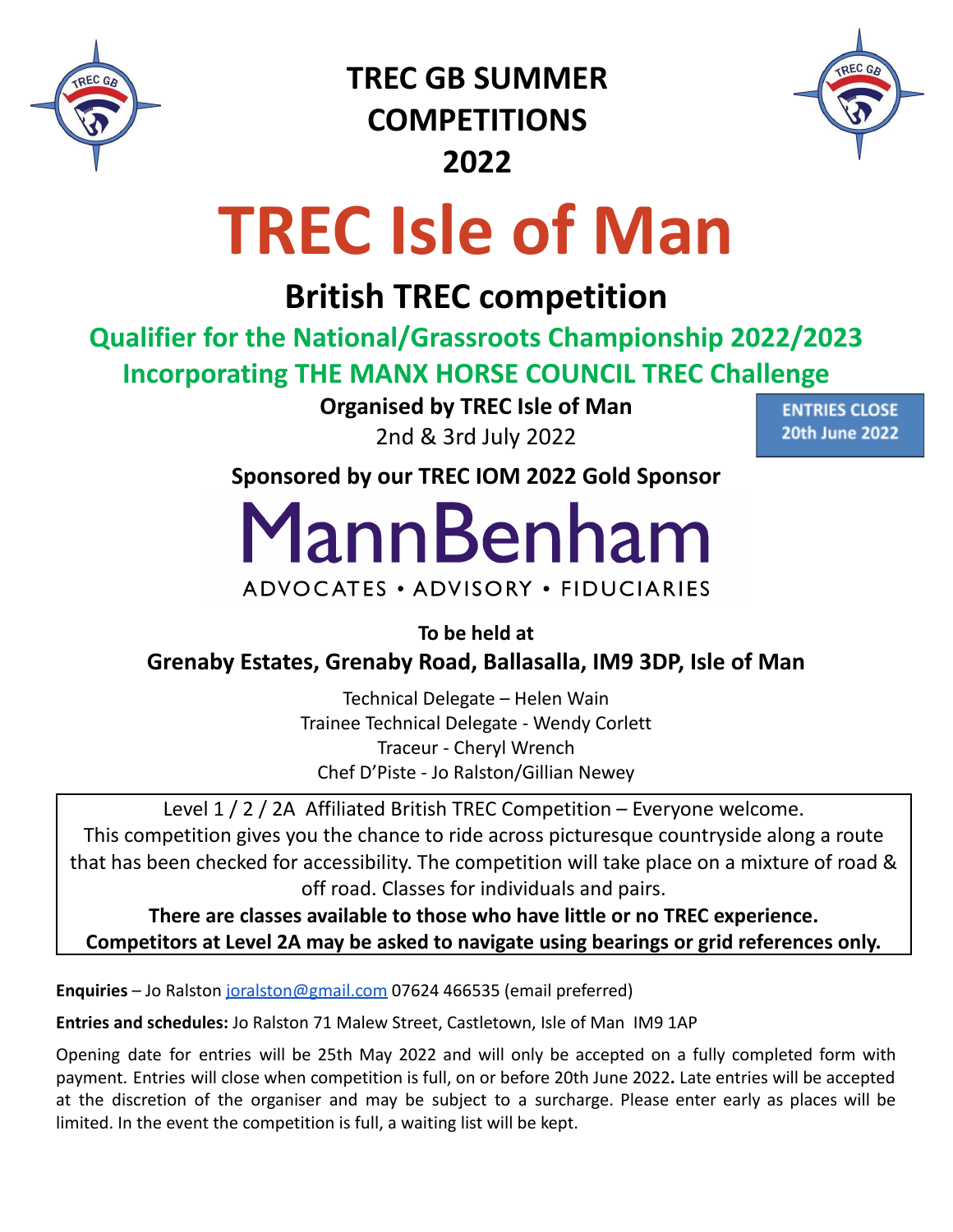**Equine Flu Requirements:** TREC GB requires that all equines must be vaccinated against Equine Influenza and that organisers of any events involving equines insist that vaccinations are up to date (12-month cycle) and check passports before horses are unloaded. Full details of the TREC GB Equine Flu Vaccination requirements are available on the website [\(https://trecgb.com/trec-gb-equine-flu-requirements/](https://trecgb.com/trec-gb-equine-flu-requirements/) )

Your horse can be registered on the TREC GB central register by sending a copy of the full vaccination record and horse registration details from the passport to admin@trecgb.com. Alternatively, your horse will be registered by the Entries Secretary for this event, please include a copy of the vaccination certificate and horse registration details when sending your completed entry in.

#### **For more information visit our website [www.trecgb.com](http://www.trecgb.com) / [www.treciom.com](http://www.treciom.com)**

| Level 1 Individual<br>Class 1                                                 |                                      |  |  |  |
|-------------------------------------------------------------------------------|--------------------------------------|--|--|--|
| POR route length up to 15km                                                   |                                      |  |  |  |
| PTV Obstacle height up to 60cms                                               |                                      |  |  |  |
| Suitable for first timers                                                     |                                      |  |  |  |
| Level 1 Pairs (Sponsored by Ramsey Crookall)<br>$\blacktriangleright$ Class 2 |                                      |  |  |  |
| POR route length up to 15km                                                   | <b>Ramsey Croo.</b>                  |  |  |  |
| PTV Obstacle height up to 60cms                                               | Members of the London Stock Exchange |  |  |  |
| Suitable for first timers                                                     |                                      |  |  |  |
| <b>Level 2 Individual</b><br>$\blacksquare$ Class 3                           |                                      |  |  |  |
| POR route length up to 20km                                                   |                                      |  |  |  |
| PTV Obstacle height up to 70cms                                               |                                      |  |  |  |
| Class 4<br><b>Level 2 Pairs</b>                                               |                                      |  |  |  |
| POR route length up to 20km                                                   |                                      |  |  |  |
| PTV Obstacle height up to 70cms                                               |                                      |  |  |  |
| Level 2a Individual<br>$\blacksquare$ Class 5                                 |                                      |  |  |  |
| POR route length up to 20km                                                   |                                      |  |  |  |
| PTV Obstacle height up to 70cms                                               |                                      |  |  |  |
| <b>Level 2a Pairs</b><br>$\blacktriangleright$ Class 6                        |                                      |  |  |  |
| POR route length up to 20km                                                   |                                      |  |  |  |
| PTV Obstacle height up to 70cms                                               |                                      |  |  |  |
|                                                                               |                                      |  |  |  |
| $\blacktriangleright$ Class 7<br>PTV & MA Only                                |                                      |  |  |  |

#### **Competitors at Level 2A may be asked to navigate part of their route using bearings or grid references only.**

Classes 1-2 will be qualifying classes for the 2022 Grassroots Championship. (Riders DO NOT have to be a TREC GB member at time of qualification but will be required to join as a Red or Blue member before the closing date for entries for the Championships). Full details about eligibility and qualification criteria can be found at [www.trecgb.com.](http://www.trecgb.com/)

Classes 3-6 will be qualifying classes for the 2022 National TREC GB Championships. Full details about eligibility and qualification criteria can be found at [www.trecgb.com](http://www.trecgb.com/).

Classes 1-6 will count towards the 2022 TREC GB Summer League. Full details about eligibility and the calculation of league placings can be found at [www.trecgb.com](http://www.trecgb.com/).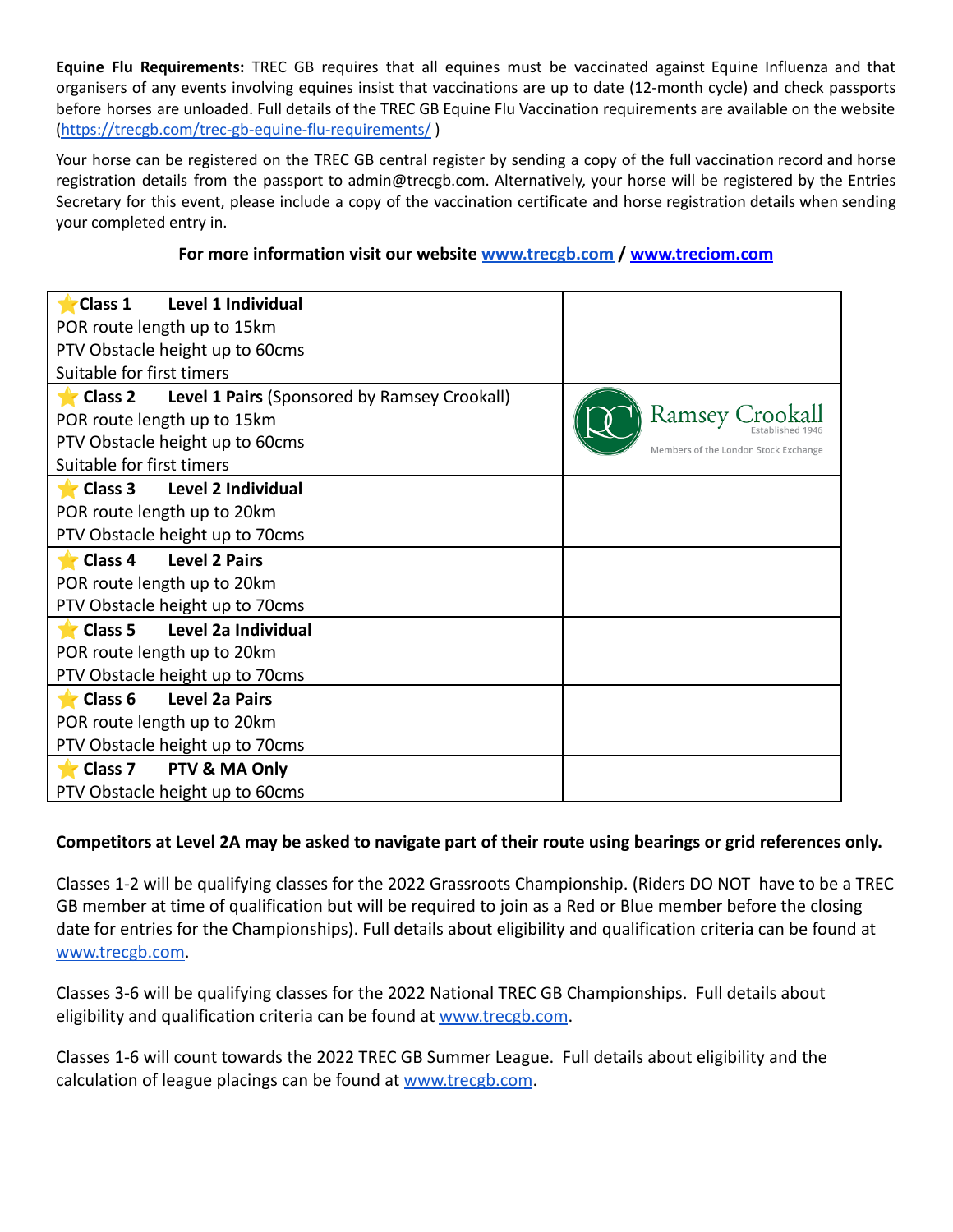To be eligible for the league points or L2-4 qualification places, riders (both riders in the case of a pair) must be Red or Blue tier TREC GB members before the start of the event. To join TREC GB please visit the TREC GB website and join online or download a membership form.

#### Riders who are under the age of 14 must ride in one of the pairs classes, with a pair who is over 18 on the **day of the competition.**

Parents/guardians of competitors under the age of 18 on the day of the competition will be required to complete a Parental Consent Form



£100 per team (SPECIAL FEE to include day membership of TREC Isle of Man if required)

| Entry fees (per rider):                                                                 | <b>TREC IOM members</b> | <b>TREC GB Red</b><br>members/ members of<br>any other TREC GB club | <b>Non-members</b> |
|-----------------------------------------------------------------------------------------|-------------------------|---------------------------------------------------------------------|--------------------|
| SPECIAL DISCOUNTED ENTRY FEES FOR THIS EVENT THANKS TO GENEROUS SUPPORT OF OUR SPONSORS |                         |                                                                     |                    |
| Classes 1-6                                                                             | £25                     | £25                                                                 | £30                |
| Classes 7                                                                               | £10                     | £10                                                                 | f15                |

Non-member entry fees include day membership to TREC Isle of Man TREC GB Red and Blue members must quote a TREC GB club membership number or pay the non-member rate.

Non-members – why not join TREC Isle of Man and save on future competitions. Membership form available at [www.treciom.com](http://www.treciom.com)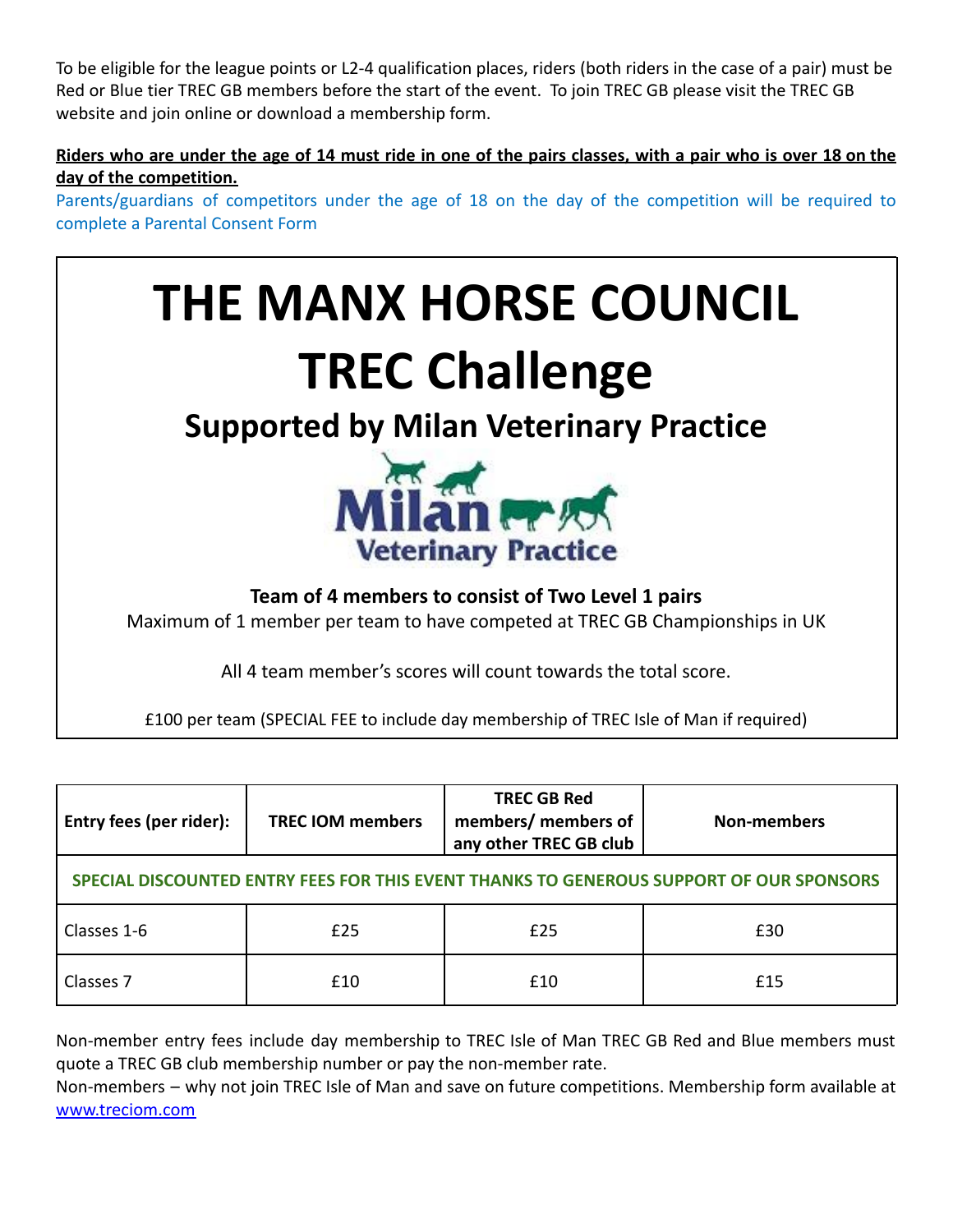All entries must be in writing and accompanied by the correct entry fee. All classes are subject to sufficient entries and the organisers reserve the right to cancel or amalgamate classes, as necessary. Entries are on a strictly first come basis, enter early to avoid disappointment.

Entries will NOT be taken before the opening date on 25th May 2022 and both entry form and payment must be received to secure a place. Entries will be on a strictly first come basis, so enter early to secure a place. If entries are full before the closing date, a waiting list will be held based on the date the entry was received. All valid entries will be treated equally.

#### **Entry closing dates and refunds/withdrawals**

Entries close on 20th June 2022 or before, if full. Withdrawals up to this date will receive a full refund. Any refunds for withdrawals after the closing date will be entirely at the discretion of the organiser.

#### **Start times and directions**

These will be available on [www.treciom.com](http://www.treciom.com) by the Wednesday before the event.

#### **Camping and corralling**

Ground conditions permitting, overnight parking and corralling are available on Friday / Saturday at the venue at a cost of £10 per horse including a vehicle/tent used for human accommodation. Please book in advance. Please note that you must provide your own electric fencing and charger and your corral must be labelled with your contact details.

If your horse is corralled and you are leaving the site, you must organise someone to keep an eye on your horse while you are away and must include this person's contact details on the label too.

Tents being used as overnight accommodation must be pitched in the separate area provided for health and safety reasons. Any person found to have pitched a tent in the corralling field will be asked to move it immediately.

#### **Toilets and showers**

There will be toilets but not showers on site.

#### **Water provision**

Water for horses/ humans will be available on site.

#### **Catering**

There will be a caterer on site on Sunday providing hot drinks & snacks.

A social will be held at 7:30pm on Saturday night at the venue. Details nearer the time - we will probably just order in a takeaway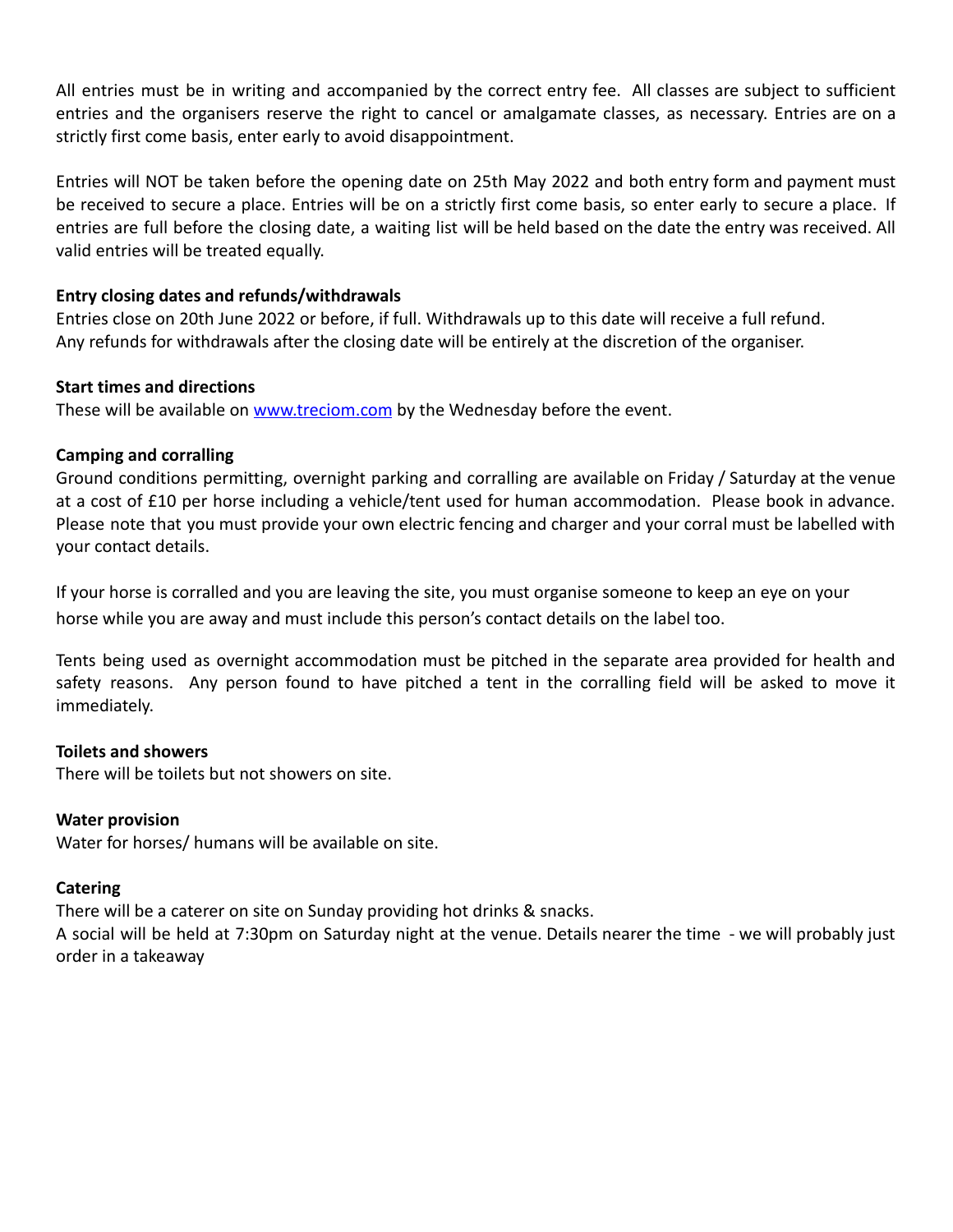#### **Outline timetable**

| Day      | Time               | Event                                           |
|----------|--------------------|-------------------------------------------------|
| Friday   | 3.00 <sub>pm</sub> | Venue open                                      |
|          | 6.30 <sub>pm</sub> | Level 2 & 2a Competitor briefing                |
| Saturday | All day            | POR (levels 2 and 2A)                           |
|          | 6.30 <sub>pm</sub> | Level 1 Competitor briefing & Guided Coursewalk |
|          | 7.30 <sub>pm</sub> | Evening social                                  |
| Sunday   | 9.00am             | Caterer on site                                 |
|          | $9.30$ am          | Judges' briefing                                |
|          | 10:00am            | MA and PTV (level 1)                            |
|          | 10.30am            | MA and PTV (levels 2 and 2A)                    |
|          | 12.00pm            | POR (level 1)                                   |
|          | 4.30pm             | Prizegiving                                     |

#### **Helpers**

All TREC competitions rely on the support of volunteer judges and helpers. Can you or anyone coming with you lend a hand?

Please contact Jo Ralston 466535 or by email if you can assist us with judging or stewarding on the day. Competitors can also help us with setting up, clearing equipment away, collecting scores etc. No judging experience necessary – we are grateful for all offers of help and you will learn lots from the inside! Even a couple of hours of help can make a difference and there are lots of jobs suitable for non-horsey mums/dads/partners. We provide all judges with free refreshments

#### **Health and Safety**

The event manager/organiser will take all reasonable precautions to ensure the health and safety of everyone present. For these measures to be effective, everyone must take all reasonable precautions to avoid and prevent accidents occurring and must obey the instructions of the officials and stewards on the day.

Trained First Aiders will be present at the event and should be summoned through an official in the event of an accident. The event manager/organiser may provide contact telephone numbers for emergency veterinary and farriery services.

Competitors are asked to safeguard valuable tack and possessions. Young children must be supervised at all times. Neither the event manager/organiser nor the land/course owners can accept responsibility for loss or injury to persons or animals howsoever caused.

TREC GB has adopted a Safeguarding Policy and expects every adult working or helping at, or taking part in, TREC GB events to support it and comply with it. The TREC GB Safeguarding Policy is available at <https://trecgb.com/wp-content/uploads/TREC-GB-Safeguarding-Policy-V1.1.pdf> The Safeguarding Code of Conduct is available at Appendix 1

If you have a Safeguarding concern the TREC GB Designated Safeguarding Lead can be contacted by email [safeguarding@trecgb.com](mailto:safeguarding@trecgb.com) or telephone 07926 980022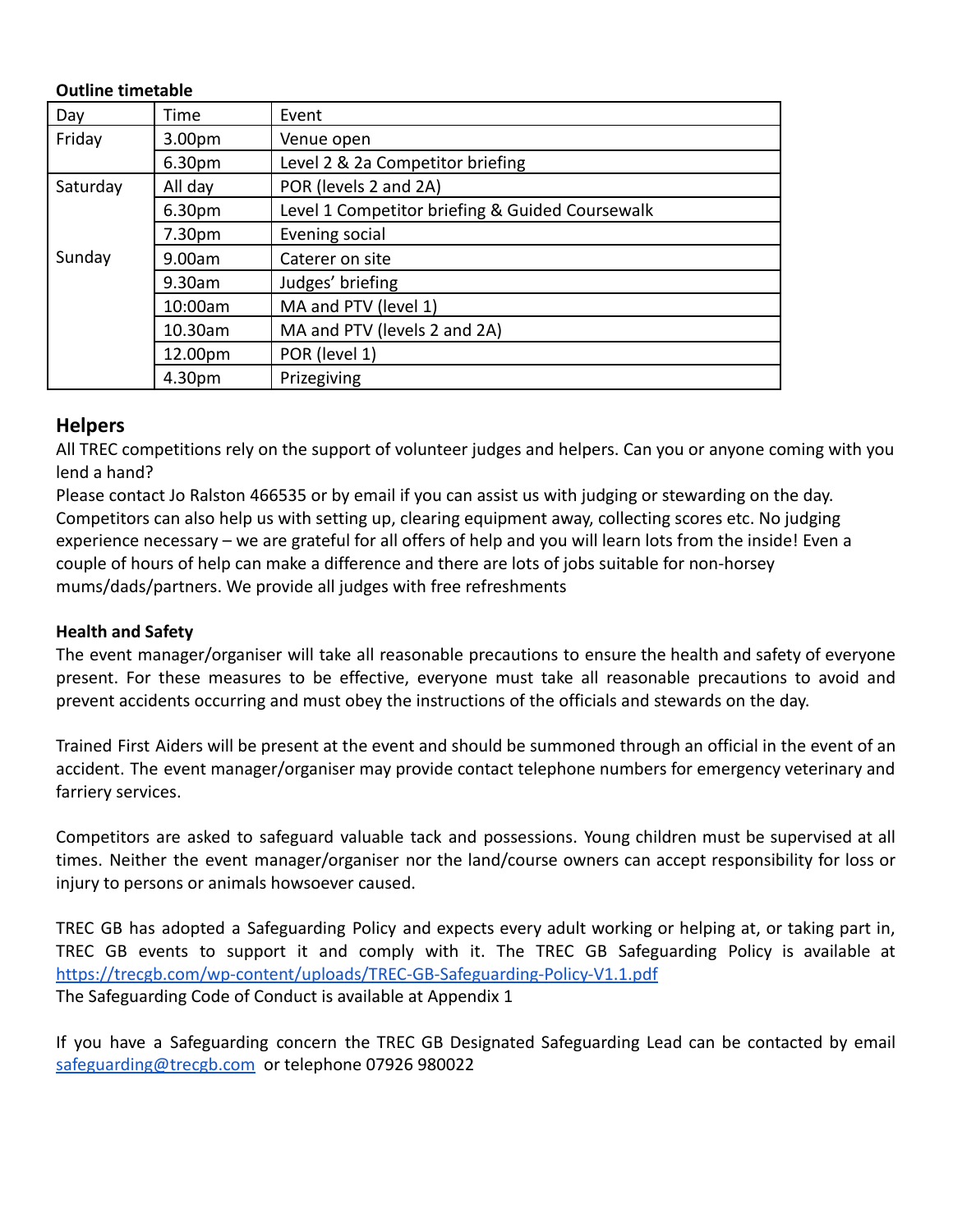### **What is TREC?**

**TREC** is a fun riding event usually comprising three phases. The competition involves the skills and situations a rider might encounter on a hack, including map reading (using Ordnance Survey maps usually 1:25 000 scale)

#### **For more information about TREC, please visit the TREC GB website http://trecgb.com/**

#### **Competition Rules**

All competitors must comply with the TREC GB Rules as per the 6th edition TREC GB rulebook (plus subsequent amendments), which can be found at <https://trecgb.com/rules/> In addition, pay particular attention to the following:

1) Horses must be a minimum of four years old to compete at Level 1, 2 and 2A and five years old to compete at levels 3 and 4 (i.e. for levels 1, 2 and 2A, a horse born in 2018 may compete in 2022). Mares more than four months pregnant may not compete.

2) The welfare of horses competing in British TREC competitions is paramount. No horse may compete if it is unsound or unfit to carry the rider for any reason. Any rider who continues on a horse that they know to be unsound or that has been definitively stopped by the veterinary surgeon or designated competent official on fitness and/ or welfare grounds will be eliminated from the competition.

3) Riders under the age of fourteen on the day of competition may only compete in Pairs classes and must be accompanied by a rider of 18 years or older. Pairs ride together for POR and separately for the MA and PTV. Parents/guardians of competitors under the age of 18 on the day of the competition will be required to complete a Parental Consent Form (available on the TREC GB website <https://trecgb.com/wp-content/uploads/5.-TRECGBParentalConsent-form-v1.2-1.docx> ).

4) All riders competing must be members of either TREC Isle of Man, TREC GB or a club affiliated to TREC GB. Non members will pay an additional £15 to become members of TREC Isle of Man for the duration of the competition.

5) Clearly visible coloured tail wraps/ribbons should be worn to advise other riders of a potential hazard – Red = kicker, Green = young/inexperienced horse, Blue = stallion. If the horse/pony is a stallion then stallion discs must also be worn on both sides of the bridle.

It is your responsibility to familiarise yourself with the basic rules. The TREC GB Rulebook (6th edition 1 April 2022 and the changes to it) can be found on the TREC GB website, <https://trecgb.com/rules/>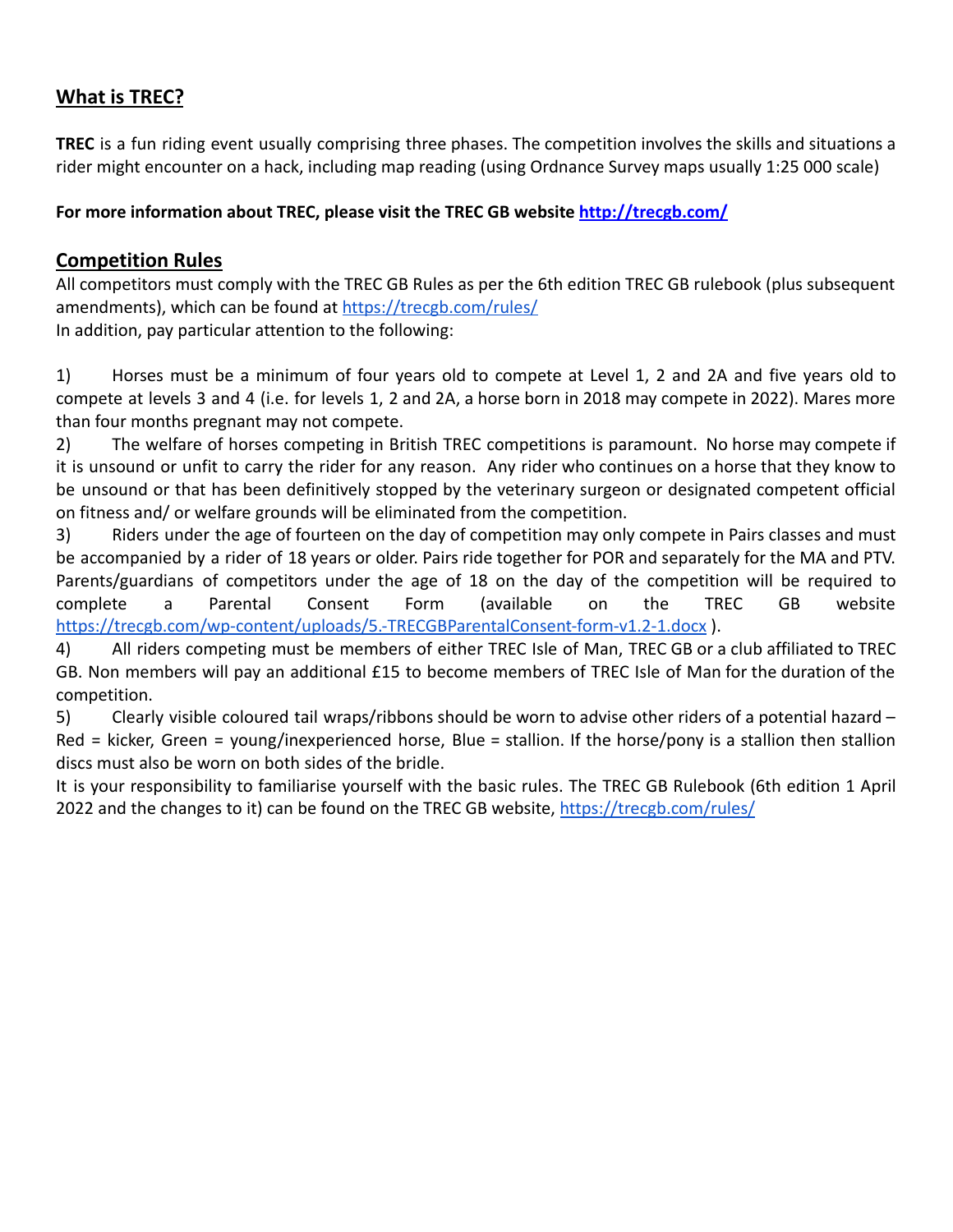#### **Required Equipment**

#### **Compulsory Equipment**

- Approved protective hard hat complying with current standards. W
- Head collar, lead rope or combination bridle. Note a headcollar and leadrope will not be required for led obstacles on the PTV unless the horse wears a running martingale which cannot be unclipped to allow the reins to be taken over the horse's head.
- Medical armband with emergency phone number TREC IOM 308272
- Horse ID with rider number with emergency phone number (Keyring, luggage label or similar) (Emergency number for this event - TREC IOM 308272)
- First aid kit for both equine and human \*. The main purpose of the first aid kit is to help stop blood loss and it therefore must include: • at least 5 sterile swabs • 1 pair of round-ended scissors • 1 elastic bandage, around 10cm wide • 1 disinfectant or antiseptic solution.
- Torch suitable for riding after dusk
- Fluorescent / reflective high-viz clothing. The minimum requirement is clearly visible fluorescent strips on the area of the rider's torso.
- Whistle (for use to attract attention in emergencies) to be carried on the rider

#### **Additional Equipment**

- A hoofpick or other tool for removing stones etc. from horse's hoof.
- Waterproofs minimum of a waterproof jacket
- Mobile phone (sealed in an envelope for Levels 2, 2a, 3 and 4 only, but always sealed when capable of acting as GPS)
- Navigational compass (NOT A MOBILE PHONE APP COMPASS)
- Pens for map marking ideally two colours. Thin nibbed, fluorescent orange or red gel pens are popular, and black or blue for notes

#### **Recommended Equipment**

- Map case
- Saddlebag/rucksack or suitable alternative
- Drink and snack
- Digital watch or stopwatch

You will lose penalties for every item missing. You will not be allowed to start the POR without the compulsory equipment.

Pairs riders must each carry all the items

The human first aid kit, whistle and mobile phone must be carried by the rider, not in the saddlebags/carried on the horse.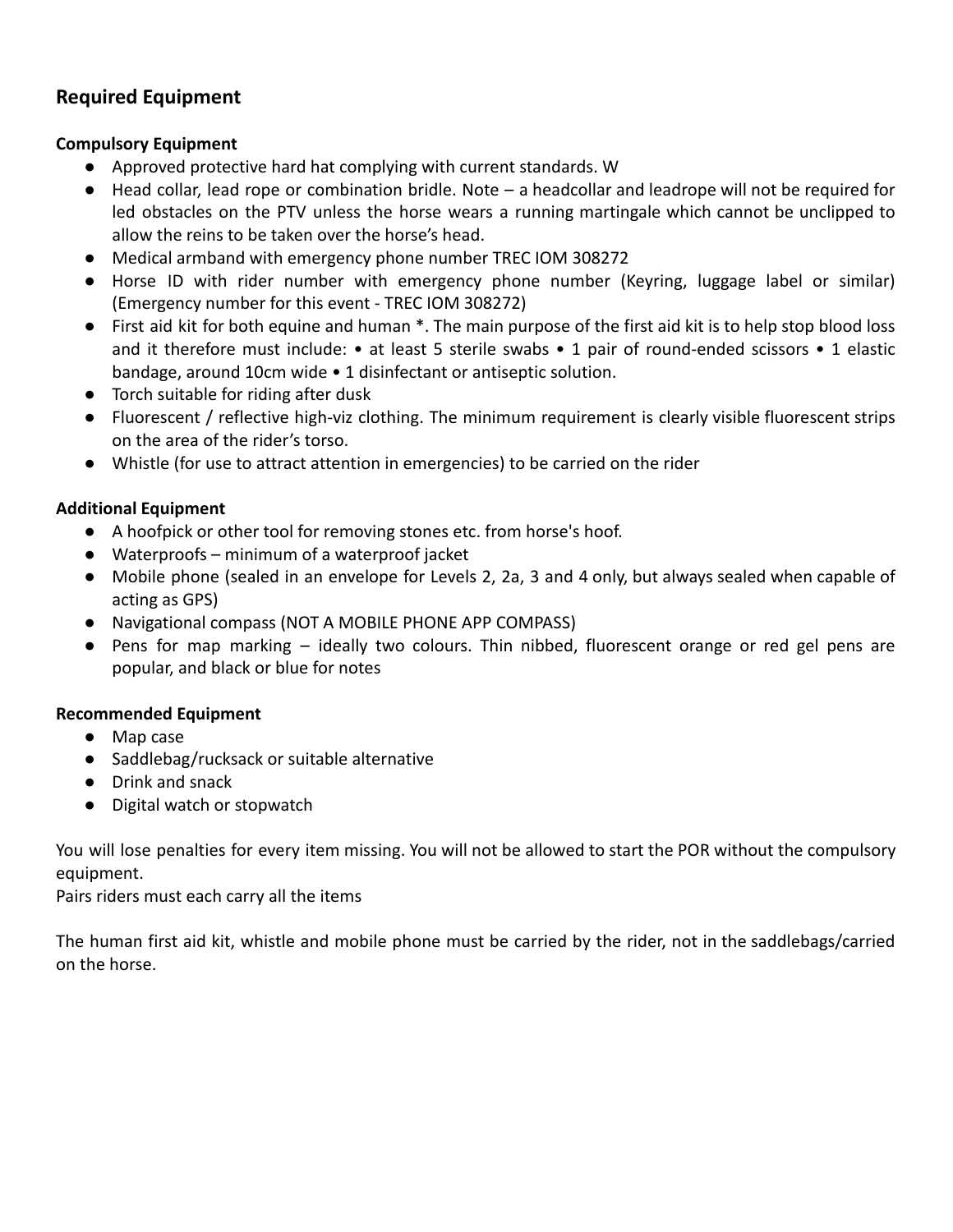#### **Appendix 1 - Safeguarding Code of Conduct**

As a member or a volunteer for TREC GB you must;

• Anyone at a TREC GB event can report any concerns about or allegations of abuse or poor practice to the Designated Safeguarding Officer [Gillian Newey] or the TREC GB Designated Safeguarding Lead – [safeguarding@trecgb.com](mailto:safeguarding@trecgb.com)

• Respect your position of trust and maintain appropriate boundaries and relationships

• As an organiser of an event, ensure that officials, volunteers, and trainers/coaches are never placed out on course alone if out of sight of other people

- Not engage in any behaviour that constitutes any form of abuse
- Respect everyone's trust and rights whilst being honest and open with them
- Not discriminate against anyone, regardless of gender, race, sexual orientation, or ability
- Call for help when necessary and if an injury occurs
- Challenge and address instances of poor, negative, aggressive, or bullying behaviour
- Help make TREC GB a friendly and welcoming organisation

As a member or volunteer, we understand you have the right to:

- Enjoy the time you spend with us and be supported in your role
- Be informed of our safeguarding procedures and what you need to do if something is not right
- Have access to ongoing training and support
- Be listened to
- Be respected and treated fairly
- Feel welcomed, valued, and not judged based on your race, gender, sexuality, or ability
- Be protected from physical or emotional abuse and be supported to resolve conflict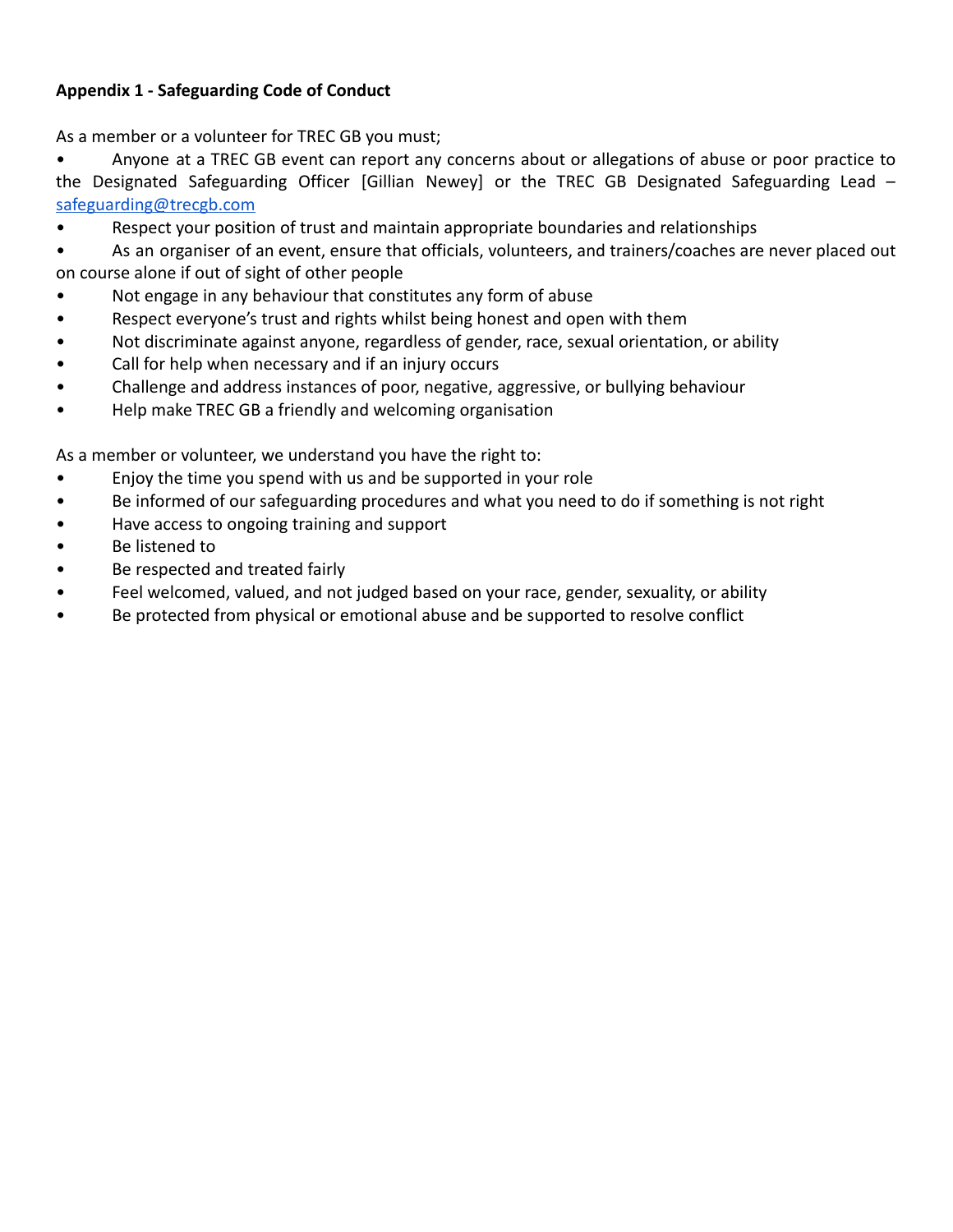## TREC Isle of Man British TREC competition

#### **Competition Entry Form 2nd/3rd July 2022**

| Class:                              | Level: $1 \mid 2 \mid 2A$                                             | Individual / Pairs |
|-------------------------------------|-----------------------------------------------------------------------|--------------------|
|                                     | (please circle)                                                       | Pairs Partner:     |
| <b>MANX HORSE COUNCIL TEAM</b>      |                                                                       |                    |
| (If Applicable)                     |                                                                       |                    |
| <b>Riders Name</b>                  |                                                                       |                    |
| <b>Address</b>                      |                                                                       |                    |
|                                     |                                                                       |                    |
|                                     |                                                                       |                    |
| <b>Postcode</b>                     |                                                                       |                    |
| Email                               |                                                                       |                    |
| Telephone No / Mobile               |                                                                       |                    |
| Date of Birth                       |                                                                       |                    |
| <b>TREC Isle of Man Member?</b>     |                                                                       |                    |
| <b>TREC GB Membership No</b>        |                                                                       |                    |
| International Rider (please circle) | Yes / No                                                              |                    |
| <b>Horse Name</b>                   |                                                                       | Age:               |
| <b>Height</b>                       | <b>Breed:</b>                                                         |                    |
| My horse is registered on the TREC  | Yes / No                                                              |                    |
| <b>GB Flu Register</b>              | If no, please include a copy of your horse's registration details and |                    |
|                                     | vaccination certificate from their passport with your entry           |                    |
|                                     | (Contact Jo Ralston for more information)                             |                    |

|                                 |                                                               | <b>FEE</b> |  |
|---------------------------------|---------------------------------------------------------------|------------|--|
| Classes 1 & 6                   | TREC Isle of Man Members £25 fee                              |            |  |
|                                 | TREC GB Red or club Members £25 fee                           |            |  |
|                                 | MHC Team Members £25 fee                                      |            |  |
|                                 | Non Members £30 (includes day membership of TREC Isle of Man) |            |  |
| Class <sub>7</sub>              | TREC Isle of Man Members £10 fee                              |            |  |
|                                 | TREC GB Red or club Members £10 fee                           |            |  |
|                                 | Non Members £15 (includes day membership of TREC Isle of Man) |            |  |
| <b>Corralling &amp; Camping</b> | £10 per horse                                                 |            |  |
| for the weekend                 |                                                               |            |  |
| <b>Total</b>                    |                                                               |            |  |

Your name, membership number and contact details will be passed to TREC GB. TREC GB may contact you but they will not share your details with other organisations (unless for instance an insurance claim is made). Please contact TREC GB if you do not wish your details to be kept by them.

I understand that photographs and videos may be taken during the event and may be used for press releases, printed publicity and published on the TREC GB (and affiliated clubs) website and Social Media pages.

I give / do not give permission for any photographs or videos of me taken at the event may be used for the above purpose.